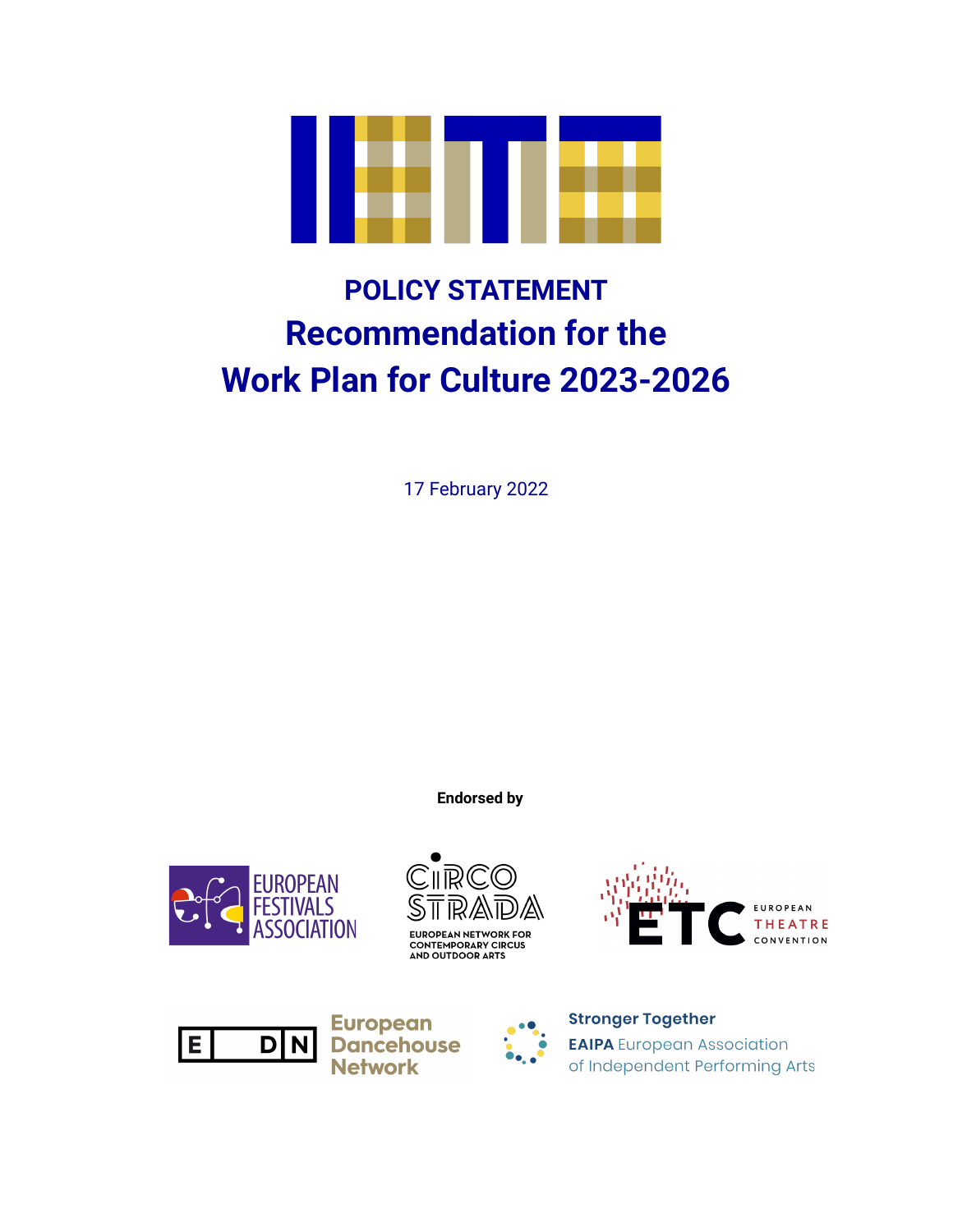## **POLICY STATEMENT Recommendation for the Work Plan for Culture 2023-2026**

The Work Plan for Culture is an essential mechanism for steering Member States' collective strategies in addressing the issues that are relevant for cultural and creative sectors in the European Union. As the implementation of the current Work Plan 2019-2022 is coming to an end this year, it is vital to make sure that the priorities of the forthcoming Work Plan 2023-2026 embrace the important developments the CCSs and our societies at large have been facing in the past few years.

In this regard, we, an alliance of key largest performing arts networks and associations in Europe, call on the Member States to include **support to greening the performing arts production and** to **sustainable and geographically balanced cross-border distribution of the performing arts,** aiming to support multilingualism and cultural diversity in the EU, as one of the priorities of the Work Plan for Culture 2023-2026. This priority is entirely in line with the EU guiding strategies, such as the Green Deal and its Just Transition Mechanism, as well as the European Democracy Action Plan.

We regret that the current Work Plan for Culture did not include any specific topic on performing arts, while it did address other sectors (such as cultural heritage, audiovisual sector and music). The **performing arts sector is the largest European cultural sector in terms of employment** 1 , and it suffered the most from the COVID-19 pandemic, **with 90% turnover loss in the first year** of the pandemic<sup>2</sup>. Therefore, the performing arts sector undoubtedly deserves a greater focus both at the EU and Member States level in the upcoming years.

Sustainable and geographically balanced distribution of the performing arts should be featured as a priorities of the Work Plan for Culture 2023-2026 for the following reasons:

### **1. The value of cross-border distribution**

Showing European performing arts across borders is valuable both for the development of artistic communities and for shaping open and inclusive societies. Experiencing performing art works from other countries and cultures helps us to grasp the diversity and complexity of the world we live in. Traveling across borders and hosting productions from abroad inspires new artistic approaches, contributes to renewing working practices and makes artistic careers blossom.

<sup>1</sup> [https://www.europarl.europa.eu/RegData/etudes/BRIE/2019/642264/EPRS\\_BRI\(2019\)642264\\_EN.pdf](https://www.europarl.europa.eu/RegData/etudes/BRIE/2019/642264/EPRS_BRI(2019)642264_EN.pdf)

<sup>2</sup> [https://www.rebuilding-europe.eu/\\_files/ugd/4b2ba2\\_1ca8a0803d8b4ced9d2b683db60c18ae.pdf](https://www.rebuilding-europe.eu/_files/ugd/4b2ba2_1ca8a0803d8b4ced9d2b683db60c18ae.pdf)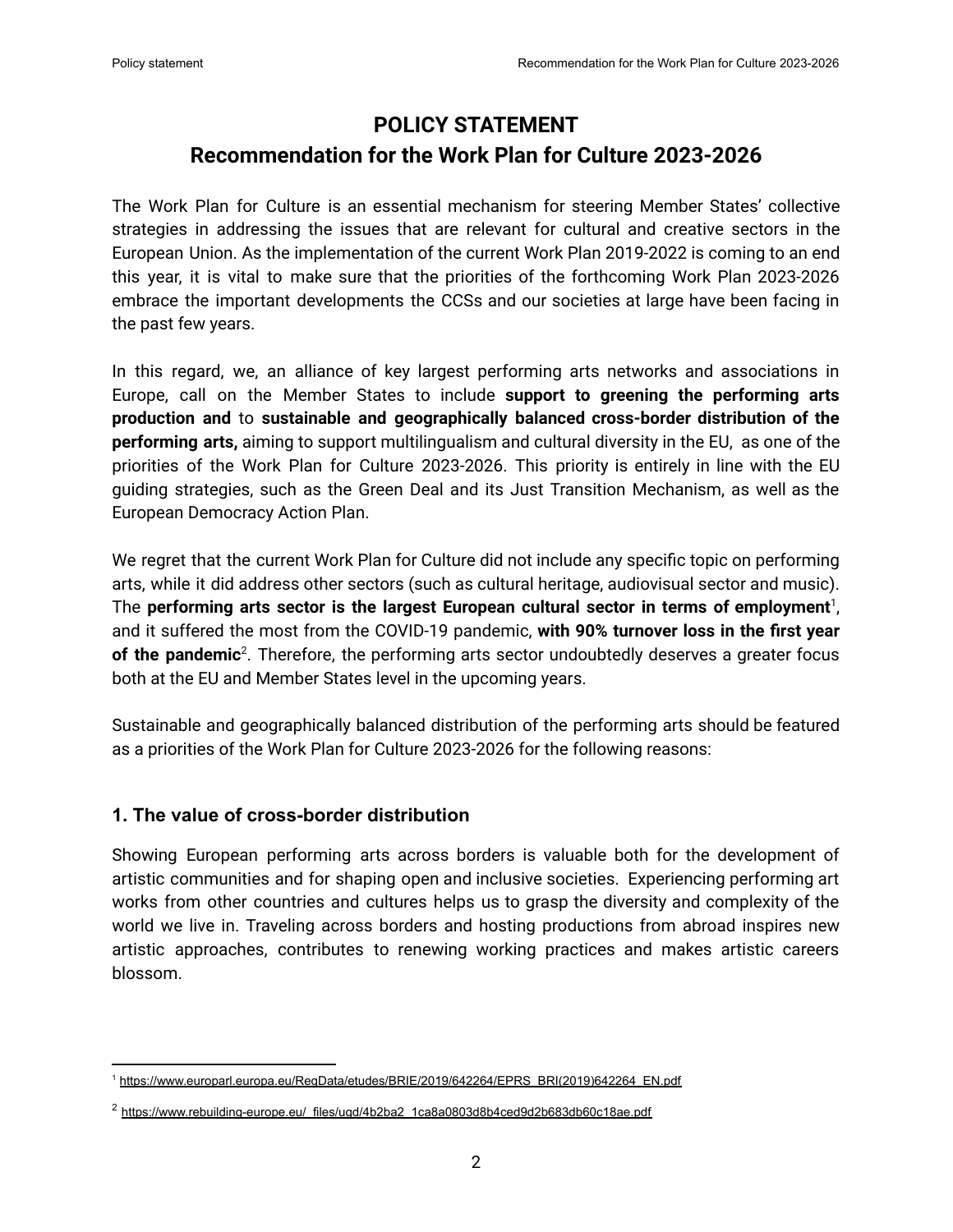#### **2. Geographic imbalances**

However, **the current performing arts distribution system in Europe is geographically imbalanced**. The research conducted as part of Perform Europe <sup>3</sup> demonstrates that cross-border touring and presentation of the performing arts in Europe mostly happens within the borders of the same macroregions<sup>4</sup> or even within the same countries<sup>5</sup>. As an example, West-European export their art the most, while artists from East-European countries tour predominantly within the borders of their own macroregion. The levels of support to cross-border touring and presentation varies greatly across macroregions (see graph). These imbalances hinder the creation of a European unity and prevent the European cultural diversity from flourishing.

| The funding<br>schemes:                                                                | <b>Northen Europe</b>                                 | <b>Western Europe</b> | Southern Europe | <b>Eastern Europe</b> | <b>Balkans</b> |  | Eastern Partnership +<br>Tunisia |
|----------------------------------------------------------------------------------------|-------------------------------------------------------|-----------------------|-----------------|-----------------------|----------------|--|----------------------------------|
| Create enough<br>international touring<br>opportunities for artists<br>from my country |                                                       |                       |                 |                       |                |  |                                  |
| Present a wide range of<br>international performing<br>arts works in my country        |                                                       |                       |                 |                       |                |  |                                  |
| Legend                                                                                 | The schemes adequately<br>contribute to the dimension |                       |                 | the dimension at all  |                |  | The schemes do not contribute to |

### **3. Current lack of support to green distribution**

In the last decades, environmental concerns have been affecting visions, artistic practices and organisational models in the performing arts sector. There have been many diverse initiatives, from greening practices to performances and works helping us to collectively imagine a different, more sustainable future. However, the pace and extent of this varies greatly from country to country. The possibility of greening production, presentation and mobility practices remains an expensive affair. Besides, it requires knowledge and skills, access to technologies, as well as the readiness to compromise on one's visibility, international fame, diverse artistic offer, and for those based in the most remote areas - on translational physical connections of all

<sup>&</sup>lt;sup>3</sup> Perform Europe is an EU-funded project which aims to rethink cross-border performing arts presentation in a more inclusive, sustainable and balanced way.

<sup>&</sup>lt;sup>4</sup> In the framework of the Perform Europe research, the following mactoregions were identified: 1. Balkans: Albania, Bosnia and Herzegovina, Kosovo, Montenegro, North Macedonia, Serbia 2. Eastern Europe: Bulgaria, Poland, Czech Republic, Romania, Hungary, Slovakia, Slovenia, Croatia 3. Eastern Partnership: Armenia, Georgia, Moldova, Ukraine, + Tunisia 4. Northern Europe: Denmark, Estonia, Finland, Iceland, Latvia, Lithuania, Norway, Sweden 5. Southern Europe: Cyprus, Malta, Italy, Greece, Spain, Portugal 6. Western Europe: Austria, Belgium, Luxembourg, Germany, France, the Netherlands, UK, Ireland

<sup>5</sup> [https://www.ietm.org/system/files/publications/Perform%20Europe%20Insights-%20Sustainability%20through%20innovation\\_0.pdf](https://www.ietm.org/system/files/publications/Perform%20Europe%20Insights-%20Sustainability%20through%20innovation_0.pdf)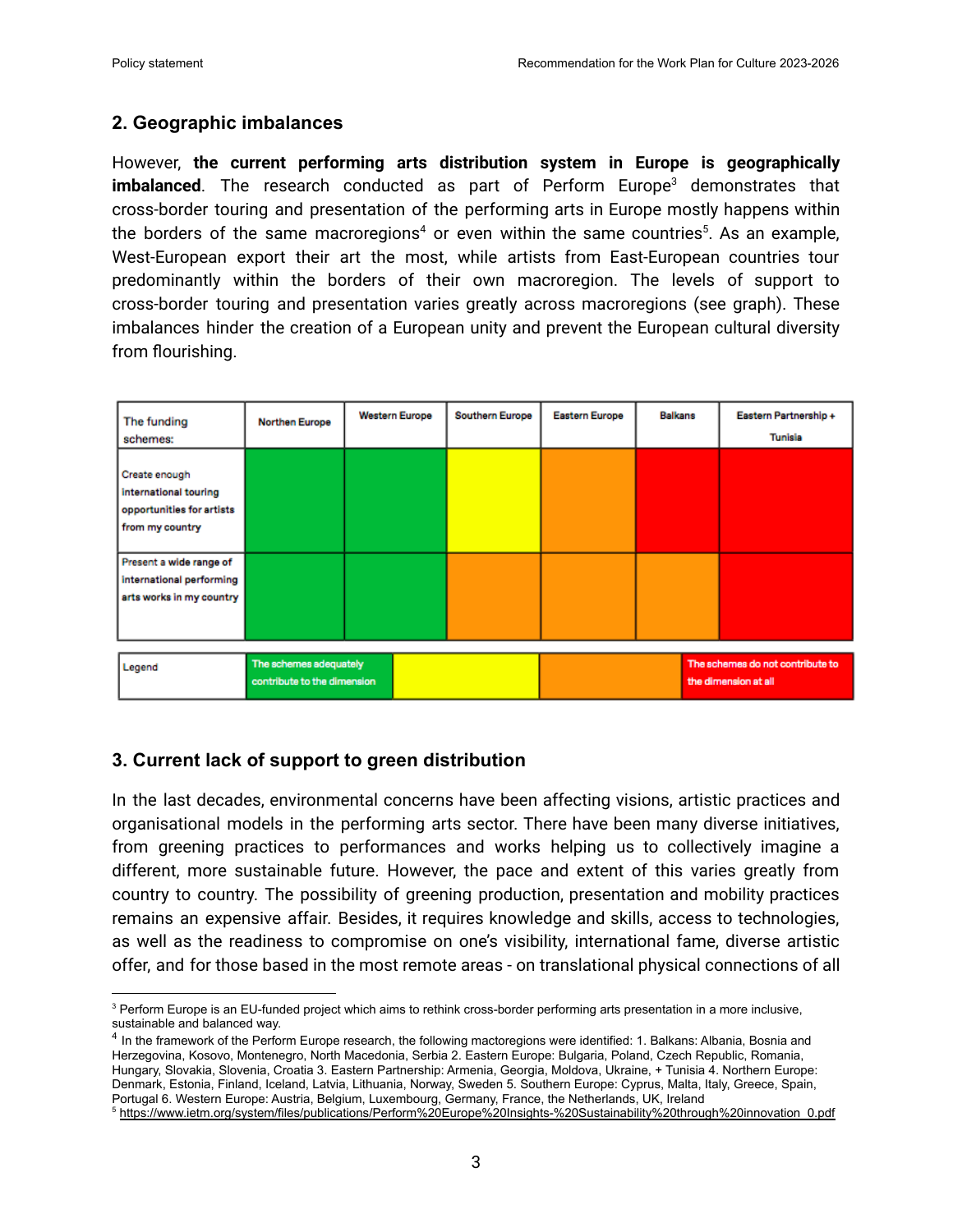sorts. Needless to stress - ecological concerns in action are to be found in places where there are more resources, better geographical and infrastructural connectivity, longer history of structured cultural policies, and the overall social, political and economic preoccupation with the ecological matters. However, even in those places, according to the Perform Europe research, **the level of support for greening the touring and distribution practices is very limited** 6 .

The COVID-19 reality has created a space for a deeper reflection on how to adopt greener practices; it shed some light on how to reinvent mobility, adopt digital solutions, rethink scale and success. The sector has been experimenting with digital tools, but more artist-led research is needed, in order to realise the artistic and greening potential of digitalisation (taking into account the necessity to measure the digital carbon footprint).

Therefore, we are convinced there is not only a great opportunity but also an **acute necessity to support the greening of the performing arts production and to address sustainable and geographically balanced cross-border distribution of the performing arts as part of the Work plan for Culture 2023-2026**, through peer-learning activities, OMC process, research and high-level events. The entire European performing arts sector would welcome such a focus, as extremely high needs in this regard have been identified through the entire Perform Europe process.

We remain at your disposal for any further information and assistance in designing the Work Plan for Culture 2023-2026.

**IETM – International network for [contemporary](http://www.ietm.org) performing arts** is one of the oldest and largest international cultural networks, representing the voice of over 500 performing arts organisations and individual professionals working in the contemporary performing arts worldwide. Their mission is to advocate the value of the arts and culture and empower performing arts professionals through access to international connections, knowledge and a dynamic forum for exchange. They also work to stimulate the quality, development and context of the contemporary performing arts, in all their diversity.

**EFA - the European Festivals [Association](https://www.efa-aef.eu/en/home/)** is a community dedicated to the arts, the artists and the audiences. EFA's main role in the permanently developing world of digitisation and globalisation is to connect festival makers so to inform, inspire and enrich the festival landscape. In this perspective, EFA is a festivals' service, knowledge and training provider; the oldest cultural network of European festivals! It was established to bridge the distance between organisations and all kinds of stakeholders and to create connections internationally. All this in function of the enrichment of a festival's own artistic offer and its organisational opportunities. EFA guides the discourse on the value of arts festivals. A sector that is so unique and that shares a myriad of concerns on intellectual, artistic, material and organisational level deserves a strong umbrella organisation that supports local initiatives and gives arts festivals a unified voice.

<sup>6</sup> [https://www.ietm.org/system/files/publications/Perform%20Europe%20Insights-%20Sustainability%20through%20innovation\\_0.pdf](https://www.ietm.org/system/files/publications/Perform%20Europe%20Insights-%20Sustainability%20through%20innovation_0.pdf)